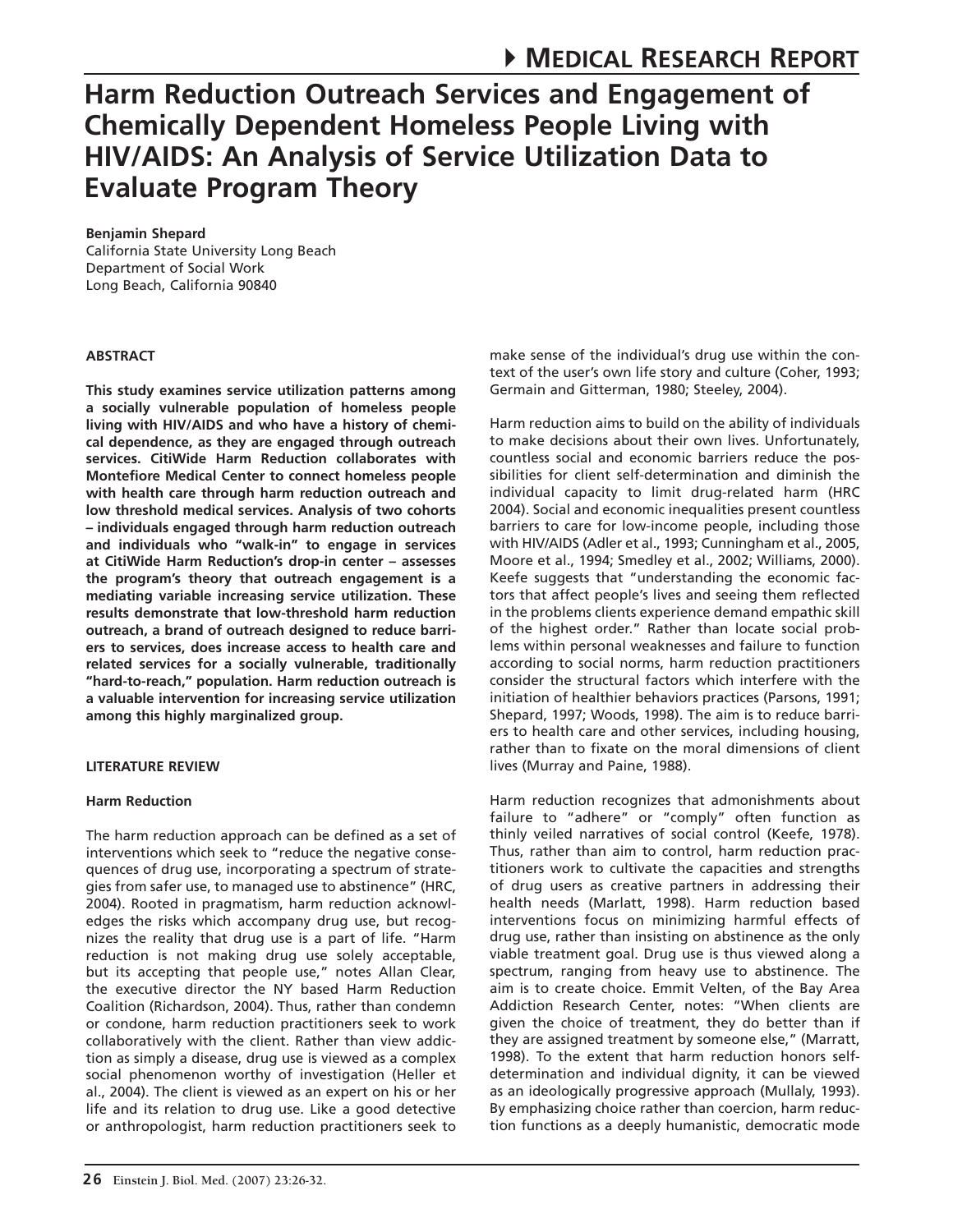of practice. Rather than advance approaches which serve the interests of the dominant culture over client needs, harm reduction practitioners promote an egalitarian spirit of partnership between provider and client (Keefe, 1978).

By emphasizing client self determination, harm reduction functions as an alternative to medical models of treatment which reinforce a hierarchical doctor-patient relationship. Rather than call for clients to passively adhere to provider treatment plans, harm reduction practitioners work to avoid being viewed as authority figures (Marlatt, 1998). Clients are viewed as "the primary agents of reducing the harms of their drug use" (HRC, 2004). Four basic steps are involved in this approach: 1) engaging participants 'where they are at' by discussing and learning about their life, their drug use, and asking questions like 'tell me about your dreams and goals?'; 2) reducing barriers to health care for participants; 3) emphasizing participant rather than provider goals; and 4) helping clients reach these goals (Springer, Undated Interview). Along the road, participants are allowed the space to actually consider the pros, cons, and contradicting feelings about their drug use (Marlatt, 1998). In this respect, harm reduction borrows from the assumptions of motivational interviewing approaches to addressing addictive behaviors (Miller and Rollnick, 1991). Yet, harm reduction emphasizes incremental change in manageable steps for the client (Tobias, 2003).

Harm reduction practitioners recognize the multiple competing social, economic, and cultural pressures affecting client bio-psycho-social functioning. The goal is to create solutions which actually serve client needs. By seeking to elicit client participation and engagement in problem solutions, harm reduction is not inconsistent with a number of empirically tested best practice approaches to working with socially vulnerable populations (Epstein, 1992; Woods and Hollis, 1999).

# **Outreach**

The harm reduction literature specifically addresses the need for effective outreach to populations at risk of HIV infection, including young people and gay men, and those with issues of chemical dependence (Springer, 1991). Yet, this literature fails to adequately account for dynamics of mental illness or homelessness. At the same time, the literature on outreach to homelessness (Kuhlman, 1994; Levy, 2000; Morse, 1996; Susser et al, 1990; Whittacker and MacLeod, 1998) fails to account for the "wildcard" of interconnection between substance use and psychiatric problems among people with HIV/AIDS (Cunningham, 2005; Zwebem and Denning, 1998). Levy (2000) delineates five principles of outreach to homeless people: 1) promote safety; 2) relationship formation; 3) develop common language; 4) promote and support change; 5) cultural and ecological effects. While Levy offers a useful general framework, there is

still no literature which addresses engaging homeless people with HIV/AIDS dealing with substance use as well as mental health issues.

Literature reviews reveal few studies of the impact of outreach on access to and utilization of medical, social support services, or health outcomes among people living with AIDS (PLWAs) (Tobias, 2003). Elwood notes that "historically, outreach has been used to designate the process of locating, contacting, and recruiting groups that are invisible, hidden or otherwise difficult to engage in a program…"

Definitions of outreach are also important on methodological, programmatic, and policy levels. While some studies define outreach as a brief encounter, others outline a more complex, dynamic encounter. Brief contact includes an exchange of information and supplies which establish the context for creating basic trust between participant and provider. The outreach encounter, on the other hand, includes more intensive interaction. Components include: addressing problems, crisis intervention, skills building, education, risk reduction education, and discussion. All these aspects are conducive to developing the kind of relationship between provider and participant necessary to address and reduce the barriers impeding entry into care (Tobias et al., 2003). Outreach interventions to PLWA's are based on three core theoretical frameworks: 1) individual behavior change, 2) community and social networks, and 3) relationship building between the outreach worker and the individual client.

# **Context**

The outreach interventions relevant to the current study involve conditions in single room occupancy (SRO) hotels in NYC. The evidence of poor conditions in SRO hotels in NY is well documented (Housing Works, 1999; Kipplonger et al, 2003 ). Ethnographic research on these conditions in SRO hotels has provided the basis for expanding outreach and engagement of SRO residents into a continuum of care (Feldman, 1998). This evidence suggests the most practical form of service provision available to address the needs of people living with AIDS (PLWAs) in commercial SROs is harm reduction outreach. The majority of harm reduction outreach programs are operated by the non-profit organizations such as Citiwide Harm Reduction.

Based on the literature, outcomes for these interventions can be broken down into three major categories: 1) behavior change with an emphasis on risk reduction, 2) entry into testing and counseling, and 3) engagement into health and social services (Tobias, 2003). The current study aims to offer a framework for assessing the service utilization patterns of participants of a harm reduction outreach program. A description of the specific program model follows.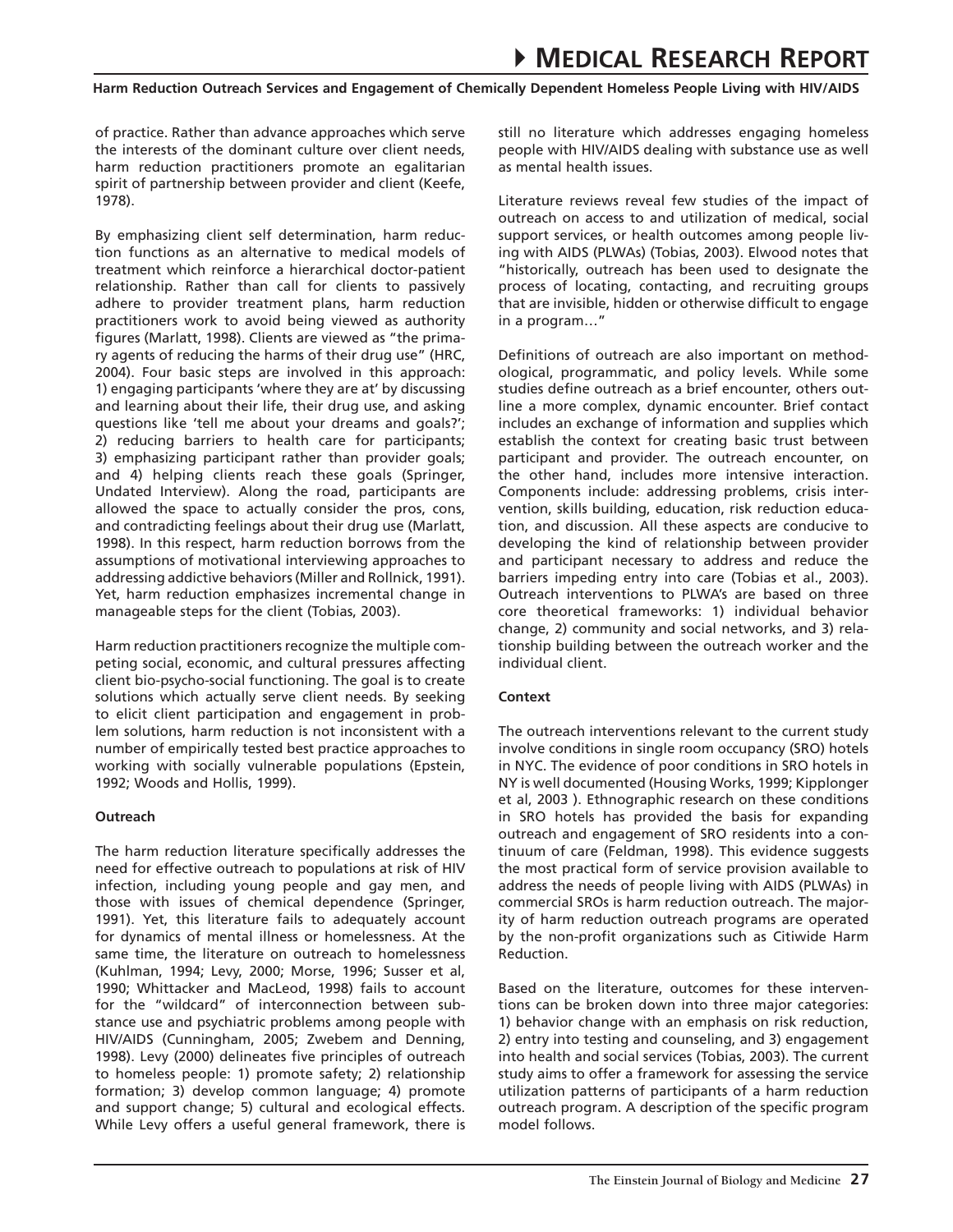# **Program Model and Theory**

CitiWide Harm Reduction collaborates with Montefiore Medical Center to connect homeless people with health care through harm reduction outreach. This outreach model integrates low threshold harm reduction outreach with home delivered social and medical services.

The model's key features include: integrated staffing (medical providers and peer workers), evening outreach hours, useful tools (e.g. syringe exchange, self care kits), tailored service options, consistent services, and a supported transportation provision. Program theory is grounded in the belief that this model increases access to and engagement in, care for this marginalized population. Once trust is established, participants are provided access to health care services in their rooms or at Montefiore Hospital and/or social services at CitiWide's drop-in center.

The aim is to create a comfort level with participants who may be wary, distrusting, or uncomfortable with service providers after negative experiences or interactions in the past. Given the social isolation, stigma, and shame experienced by individuals residing in the SRO hotels targeted by outreach, and the frequently chaotic and unsafe environment of the SRO hotel setting, it is essential that the team set out to build trust with this community of PLWAs to support and promote use of the services offered (CitiWide, 2002).

PLWAs living in SRO hotels suffer from multiple medical complications, including Hepatitis C and diabetes, as well as substance dependence and mental health problems. Through its needle exchange and home delivery model, CitiWide Harm Reduction engages this hard to reach population of people through harm reduction outreach services. Over the years, the program has been expanding its home delivery model to address the widest range of health care services possible. Today, a nurse practitioner, a doctor, and a team of outreach workers deliver services, which range from food pantry delivery to service referrals, all on-site in SRO hotel rooms. Medical staff deliver medical and mental health services, from blood tests to gynecological exams to medication prescriptions and counseling, while setting up appointments and travel arrangements to and from Montefiore's Comprehensive Health Care Center and CitiWide's drop in center program participants receive an additional array of case management, mental health services, groups, and holistic health services. Rides to and from can be arranged with CitiWide's full time van driver.

Just reaching homeless people at risk can be a difficult first step. To build a trusting relationship is even more difficult, yet it is an essential step with which to create a context that promotes behavior change (DeCarlo et al., 1996). The low threshold harm reduction outreach model attempts to establish such a context for change.

# **Methods**

To assess the efficacy of this intervention approach, the following study evaluates the CitiWide Harm Reduction harm reduction medical outreach model using service utilization data (Weiss, 1998). Client-level utilization of outreach and center-based services have been collected since 1998. Using this data, the study investigates whether hard-to-reach participants engaged through harm reduction outreach at SROs access the same level of services as those engaged through the agency's dropin center.

This study tracks service utilization patterns among agency participants engaged through harm reduction outreach, and compares them to those engaged at the drop-in center. The study borrows from data mining, a practice-based research approach involving a secondary analysis of an existing data set (Epstein, 2001). Emphasis is placed on the use of data already immediately available in agency records and collected for purposes other than research. The study involves a-priori testing of a hypothesis that harm reduction outreach and services allow a hard-to-reach, socially-vulnerable population to access health care and other services, comparing the effects of mode of entry into the program. A stratified random sample of 100 cases was drawn from CitiWide Harm Reduction's client-level management and information database. All individuals who had enrolled in the program between April 2002 and July 2003 were eligible for sampling inclusion. Half of the sample cases were initially engaged through program outreach efforts at SROs and the remainder through walk-ins at the agency's drop-in center. This sampling technique used is powerful in a statistical sense.

# **Results**

The following tables summarize service utilization patterns among CitiWide participants, and a typology of those engaged through outreach and those who received referrals to medical and housing placement services. Table 1 presents a brief picture of the patterns of services utilized by CitiWide participants, regardless of mode of entry. Services range from harm reduction outreach, where participants are initially engaged, to case management, housing placement, legal and holistic services training and education, and medical referrals.

It is instructive to consider that some 50 percent of participants utilized clusters of eight to 12 vital categories of services available at CitiWide Harm Reduction. These include a range from low-threshold outreach offerings, such as Syringe Exchange and Program Supplies (e.g. toiletries), to entitlements and more intensive services including Mental Health Counseling and Medical Referrals. Fifty percent of the sample got seven or more services. The mean number of services utilized was approximately seven, while the median was eight.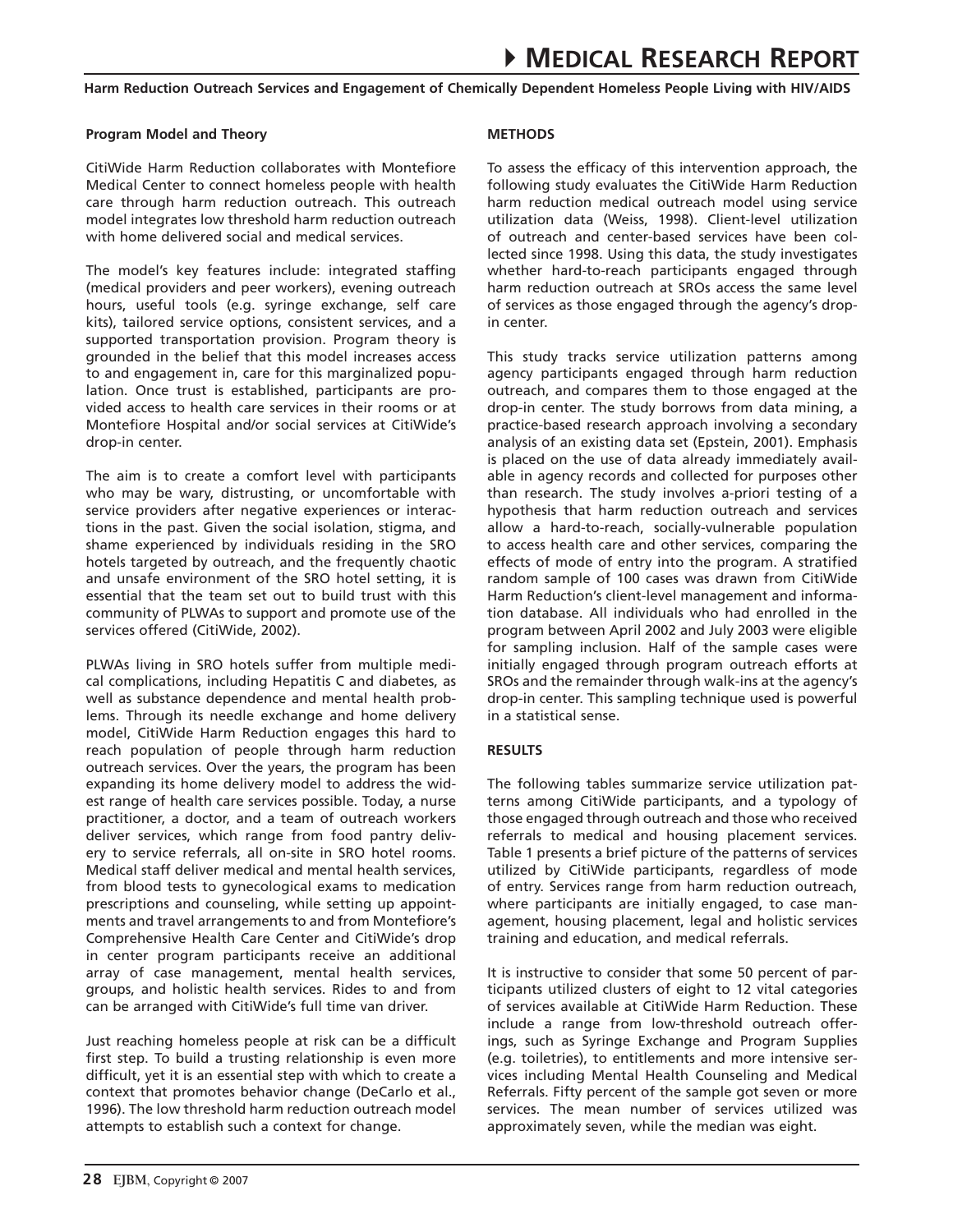| TABLE 1 I FREQUENCY PATTERNS OF CITIWIDE SERVICES |                |                              |  |
|---------------------------------------------------|----------------|------------------------------|--|
| <b>Number</b><br>of Services                      | Frequency      | <b>Cumulative</b><br>Percent |  |
| $\overline{0}$                                    | 5              | 5                            |  |
| $\mathbf{1}$                                      | 8              | 13                           |  |
| $\overline{2}$                                    | 5              | 18                           |  |
| 3                                                 | $\overline{4}$ | 22                           |  |
| $\overline{4}$                                    | 7              | 29                           |  |
| 5                                                 | $\overline{7}$ | 36                           |  |
| 6                                                 | $\overline{7}$ | 43                           |  |
| 7                                                 | 6              | 49                           |  |
| 8                                                 | 13             | 62                           |  |
| 9                                                 | 12             | 74                           |  |
| 10                                                | 15             | 89                           |  |
| 11                                                | 8              | 97                           |  |
| 12                                                | 3              | 100                          |  |
| Total                                             | 100            |                              |  |

Table 1 traces the average number of services utilized by CitiWide participants. Frequencies range from zero to twelve services.

Preliminary findings confirm that those contacted through harm reduction outreach access referrals to medical services at basically the same rates as those who walk in for services on their own at the drop-in center. Table 2 examines utilization of medical care by enrollment mode.

| <b>TABLE 2 I ENROLLMENT MODE AND MEDICAL CARE</b><br><b>REFERRALS</b> |            |                        |          |
|-----------------------------------------------------------------------|------------|------------------------|----------|
|                                                                       |            | <b>Enrollment Mode</b> |          |
|                                                                       |            | Outreach               | Center   |
| <b>Medical</b>                                                        | <b>YES</b> | 32 (64%)               | 35 (70%) |
| Care                                                                  | NΟ         | 18 (36%)               | 15 (30%) |

In Table 2, 64 percent (n=32) of the clients who enrolled in CitiWide through outreach services utilized medical care, nearly the same proportion as those engaged through the drop-in center (70 percent; n=35). Because the association between medical services utilization and mode of engagement was not significant (Chi-square=.407, df=1, and p=.523), this data suggests there is no difference between mode of entry and access to medical care. Those hardest to reach, who are engaged while living in SRO hotels, access basically the same levels of medical services as those enrolled through the drop-in center.

While there was little relationship between mode of entry and medical services, clear patterns emerge when considering the relationship of housing placement services and mode of entry. Table 3 assesses housing placement services by mode of enrollment.

| <b>TABLE 3   ENROLLMENT MODE AND HOUSING</b><br><b>PLACEMENT REFERRALS</b> |                |                        |          |
|----------------------------------------------------------------------------|----------------|------------------------|----------|
|                                                                            |                | <b>Enrollment Mode</b> |          |
|                                                                            |                | Outreach               | Center   |
| <b>Housing</b><br><b>Placement</b>                                         | YES            | 39 (78%)               | 29 (58%) |
|                                                                            | N <sub>O</sub> | 11(22%)                | 21 (42%) |

Chi-square=4.596, df=1, p=.032

In Table 3, enrollment mode is the independent variable, with referrals to housing placement services as the dependent variable. CitiWide participants are by definition homeless. Of those contacted through outreach, seventy eight percent (n=39) were referred for housing placement, while only 58 percent (n=29) of those engaged through walk-in at the drop-in center requested housing placement. Thus, data (Chi-square=4.596, df=1, p=.032) indicates a statistically significant relationship between harm reduction outreach and referral to housing placement. Certainly, those living in the SROs request housing placement at a higher rate than those walking in for services who may already be permanently housed. Participants who enroll through outreach are significantly more likely to engage in housing in placement services than participants who engage through the drop-in center alone.

| TABLE 4 I HOUSING PLACEMENT AND MEDICAL CARE<br><b>REFERRALS</b> |            |                          |            |
|------------------------------------------------------------------|------------|--------------------------|------------|
|                                                                  |            | <b>Housing Placement</b> |            |
|                                                                  |            | NO.                      | YFS        |
| <b>Medical</b><br>Care                                           | <b>YES</b> | 11 (34.4%)               | 56 (82.4%) |
|                                                                  | NO.        | $21(65.6\%)$             | 12 (17.6%) |
|                                                                  |            |                          |            |

Chi-square=.407, df=1, p=.523<br>Chi-square=22.654, df = 1, p=.000

In Table 4, housing placement is the independent variable and referrals for medical care serve is the dependent variable. Of the 68 cases that used housing placement services, 82 percent (n=56) were also referred for medical care which eighteen percent (n=12) were not. Of the 32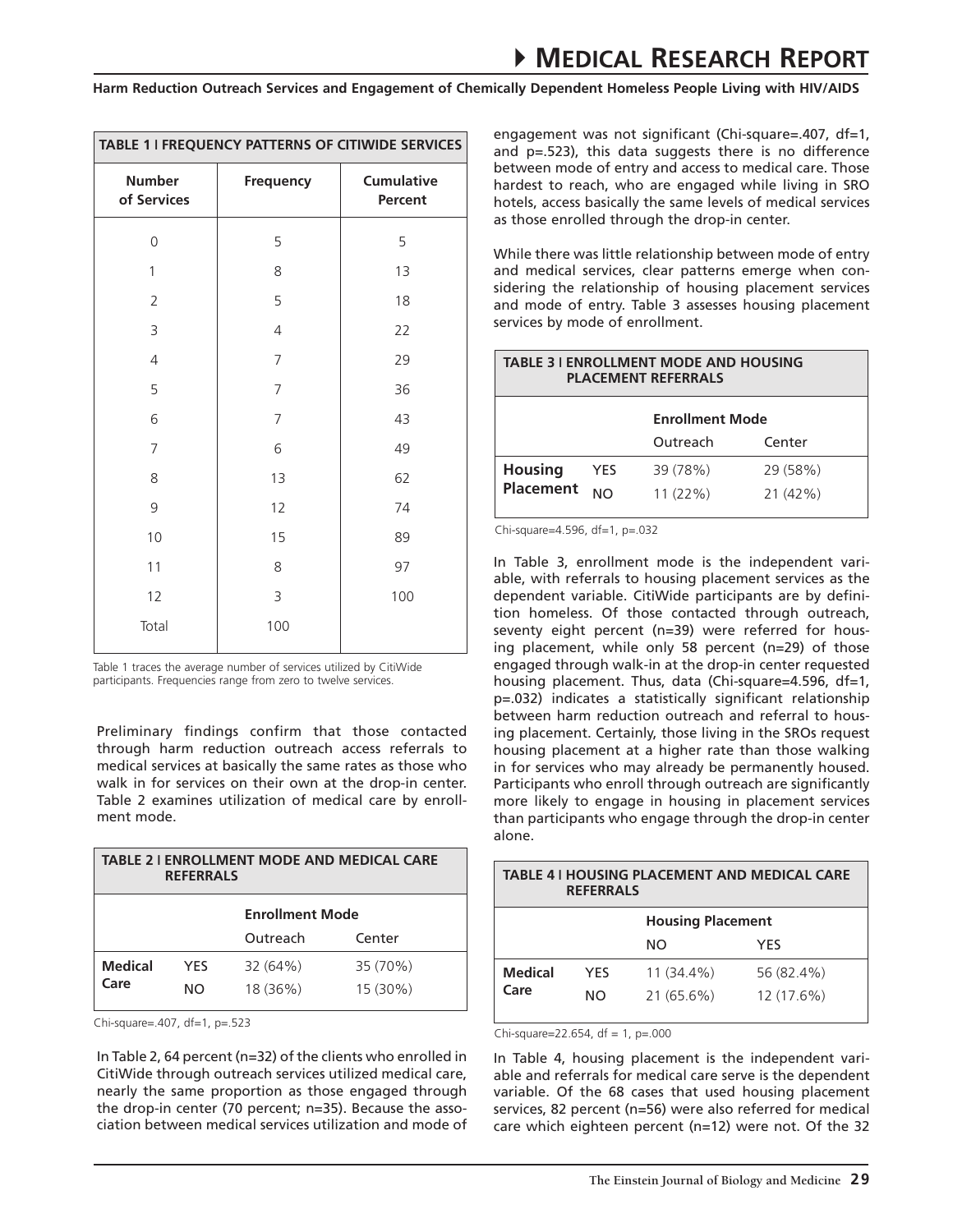cases that did not use housing placement services, 34 percent (n=11) also used medical care services and sixty-six percent (n=21) did not. Thus, these Chi-square=22.654, df=1, p=.000) suggest there is a statistically significant relationship between housing placement and medical care referrals. This data is important because it confirms a core finding of the Columbia CHAIN Study (Aidala and Lee 2000), which suggests that housing equals healthcare for homeless people with HIV/AIDS.

Further significant relationships are found between a number of other services and medical care referrals. Table 5 assesses the relationship between medical care referrals and harm reduction services.

| TABLE 5 I HARM REDUCTION SERVICES AND<br><b>MEDICAL CARE</b> |            |                                |              |  |
|--------------------------------------------------------------|------------|--------------------------------|--------------|--|
|                                                              |            | <b>Harm Reduction Services</b> |              |  |
|                                                              |            | NO.                            | YFS          |  |
| <b>Medical</b><br>Care                                       | <b>YES</b> | $11(33.3\%)$                   | 56 (83.6%)   |  |
|                                                              | NO.        | 22 (66.7%)                     | $11(16.4\%)$ |  |
|                                                              |            |                                |              |  |

 $Chi-square=24.5, df=1, p=.000$ 

In Table 5, harm reduction services are the independent variable and medical care referrals the dependent variable. Of those who used harm reduction services, 84 percent (n=56) utilized medical care referrals, compared with 16 percent (n=11) who did not. This data (Chi square 24.5, df=1, and p=.000) indicates a strong statistical relationship between harm reduction services, including syringe exchange and counseling, and medical care. Through syringe exchange and other harm reduction services, socially-vulnerable populations are engaged in a respectful egalitarian manner, barriers to services – including social stigma related to drug use – are reduced, and participants are given tools to care for themselves and their communities. Thus, participants are engaged for their health care needs and connected to services on their own terms. As a result of connection to syringe exchange services the transmission of HIV infection in communities is reduced (Des Jarlais at al, 1996). Table five suggests that with increased access to referrals for medical services, health outcomes for homeless drug users are improved.

# **Limitations and Benefits**

We understand that data mining does not include the stories of those waiting for care. It does not include narrative perspectives from the participants included. However, it does offer a route toward the development of practical knowledge outside of "gold standard" placebo controlled studies. Unlike certain research based practices in which clients are turned into research subjects, one is denied care with the application of this method of secondary analysis of research data. Clients continue to receive services without contact with research researchers. This approach is inherently ethical and consistent with a primary commitment to respectful, high-quality service provision.

# **Implications**

The above data finds significant relationships between variables, including harm reduction services, medical care, housing placement, and access to healthcare. Findings suggest CitiWide Harm Reduction program theory is accurate in assuming that low-threshold harm reduction outreach – a brand of outreach that reduces barriers to services while offering useful tools for improved health – does increase access to medical care. Harm reduction outreach contributes to stability for homeless drug users with HIV/AIDS by allowing them to access housing placement and medical care services. By identifying ways to consider the relationship between service utilization and mode of engagement in a fashion which does not impede service delivery, this study has aimed to provide a framework for future research endeavors.

Still, a great deal of attention remains paramount to connect socially vulnerable populations, including those managing the competing pressures of HIV/AIDS, Hepatitis C, homelessness, drug use, and mental health complications, with respectful, responsive care. Lowthreshold services designed to reduce barriers and truly meet participants "where they are at," e.g. with drug use, source of income, gender, and sexual preference, are urgently needed to prevent this population from encountering systemic and often deadly roadblocks to care. If providers are truly going to provide services to people in a non-judgemental fashion, they will need to recognize the complex reasons why people use drugs (DesJarlais, 1998) and seek to work collaboratively with drug users. Within this context, the emphasis is on addressing the multiple elements of a person's life, from housing, to healthcare, to education, to mental illness, as well as drug use management, according to the participant's stated priorities (Denning, 2000). Future studies still need to assess connections between referrals for care and health outcomes.

CitiWide program theory presumes a harm reduction approach based in a democratic framework of participant-provider collaboration. It offers a useful strategy for reducing the barriers inherent within medical models that are based on patient subservience and provider expertise (Heller et al, 2004). At this point, the walls between the harm reduction model and the medical model remain. Impediments to effective patient care for this population persist.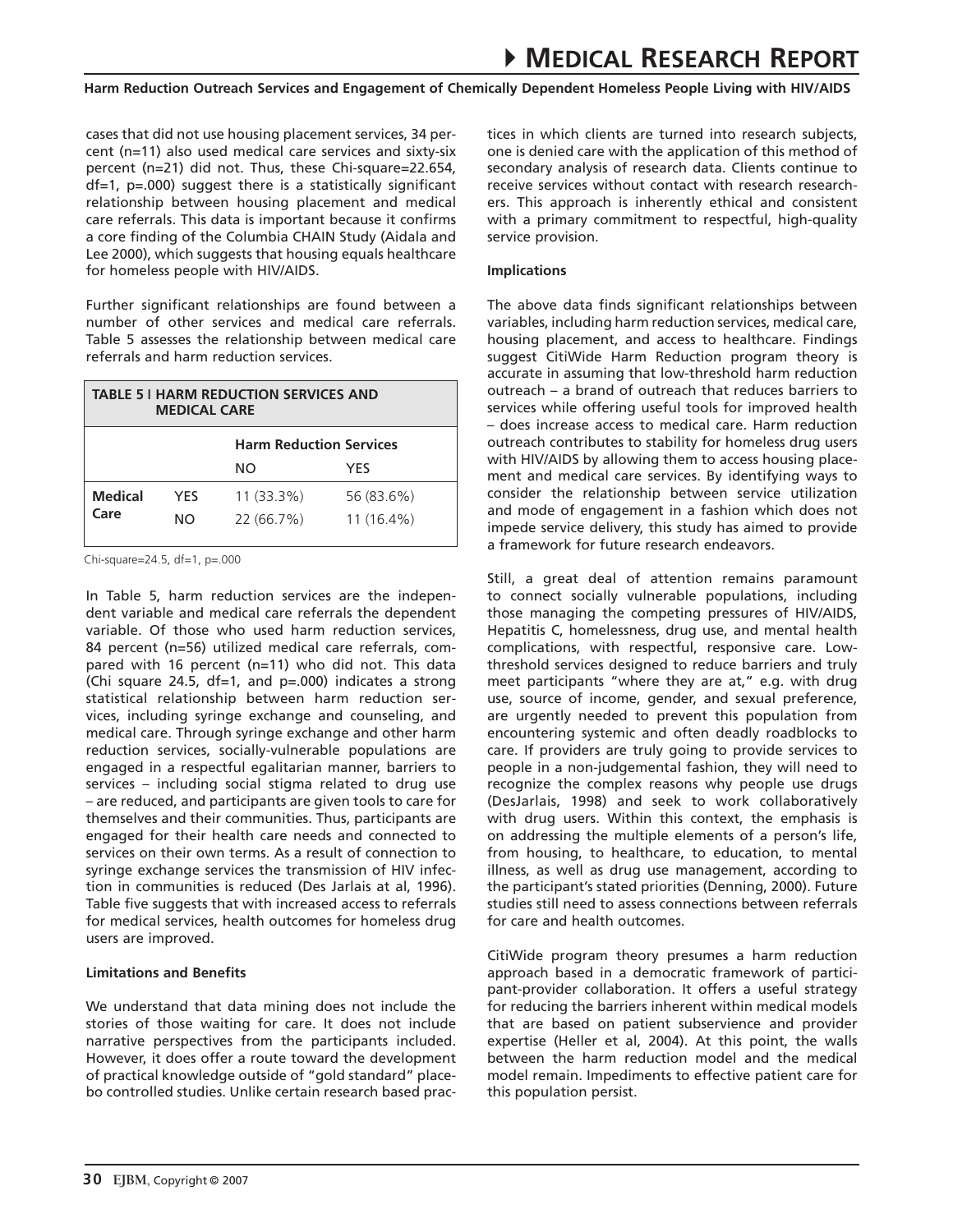#### **NOTE**

An early version of this research was presented as a poster presentation the Second International Conference on Urban Health in New York City, October 15-18, 2003.

The author would like to thank Michael Bosko for his assistance with analysis of the data for this project and Michael Carden, Daliah Heller, and Kate McCoy for their careful readings of an early draft of this paper. Heller, in particular, helped create this model of service and care.

#### **REFERENCES**

Aidala A. and Lee G. (2000) Housing Services and Housing Stability among Persons Living with HIV/AIDS. Community Health Advisory & Information *Network Update Report* # 32. New York: Columbia University School of Public Health.

Adler NE, Boyce WT, Chesney MA, Folkman S, Syme SL. (1993) Socioeconomic Inequalities in Health: No Easy Solution. *JAMA* **269(24):**3140-5.

CitiWide Harm Reduction (2002) http://www.citiwidehr.org. Accessed December 11 Cohler, B. (1993) Intent and meaning in psychoanalysis and cultural study. In New Directions in Psychological Anthropology Ed. by Theodore Schwartz T. White. G.M., Lutz C A., (eds.), Cambridge University Press, New York pp.269-93.

Cunningham, C. et al. (2005) An Evaluation of a Medical Outreach Program Targeting Unstably Housed HIV-Individuals. J Health Care Poor Underserved, 16: 127- 138.

Sender, K.; Sherman, J.; and Newman, R. (2004) June. Transitional and Emergency.

AIDS Housing: In Urgent Need of Repair. Council of the City of New York. A Staff Report to the Committee on Oversight and Investigations, The Committee on Health, and the Committee on General Welfare.

DeCarlo, P.; Susser, E.; Tulsky, P. (1996) What Are Homeless People's HIV Prevention Needs? Retrieved 1 January, 2005 http://www.caps.ucsf.edu/homelesstext.html

Denning, P. (2000). *Practicing Harm Reduction Psychotherapy: An Alternative Approach to Addictions*. The Guilford Press, New York.

Des Jarlais, DC, Marmor, M., Paone, D., Titus, S., Qiuhu, S., Perlis, T., Jose, B., and. Friedman, S. (1996) HIV incidence among injection users in New York City syringe exchange programs. *Lancet* **348:** 987-991.

Des Jarlais, D. (1998) Systems Issues. In *Management of Drug Users in the Community: A Practical Handbook*. Robertson, R. (ed.), Co published by Arnold/ Hodder Headline Group and Oxford University Press Inc, New York. pp.39-53.

Epstein, L. (l992) Brief treatment and a new look at the task-centered approach (3rd ed.). New York: MacMillan.

Epstein, I. (2001) Using Available Clinical Information in Practice Based Research: Mining for Silver While Dreaming of Gold. In Clinical Data-Mining in Practice Based Research: Social Work in Hospital Settings.

Epstein, I. and Blumenfield S. (eds.), Haworth Press, New York:pp.15-33. Feldman, A. (1998) Ethnographic Evaluation of SRO Harm Reduction Outreach of the Center for AIDS Outreach and Prevention. National Development and Research Institutes Inc.

Germain, C. and Gitterman, A. (1980) The Life Model of Social Work Practice. New York: Columbia University Press.

Heller, D, McCoy K, Cunningham C. (2004) An Invisible Barrier to Integrating HIV Primary Care with Harm Reduction Services: Philosophical Clashes Between the Harm Reduction and Medical Models. Public Health Rep. 119(1):32-9.

Heller, D. and Shepard, B. (2001) The CitiWide Harm Reduction HOME Model of Services. Position Paper.

Housing Works Inc., Advocacy Department. (1999) September 29. Survey of the Conditions in the Singe Room Occupancy Hotels Utilized by the New York City Division of AIDS Services Income Support to House Its Clients Who Are Homeless. HRC (Harm Reduction Coalition) (2004) The Principles of Harm Reduction. Retrieved February 2004 from www.harmreduction.org/prince.html.

Keefe, T. (1978) The Economic Context of Empathy. Social Work. 11: 460-65 Kuhlman, T.J. (1994) *Psychology on the streets: Mental health practice with homeless persons*. John Wiley & Sons, Inc, New York.

Kippler, S.; Flynn, J.; Schafran, A.; Branch, L. (2003) Too Little for Too Much for Too Long: Emergency Housing for Homeless New Yorkers Living with AIDS. Who's Paying the Price? A Report of the New York City AIDS Housing Network.

Levy, J. S. (2000). Homeless outreach: On the road to pre-treatment alternatives. *Families in Society*, 81(4), 360-368.

Marlatt, A. (1998) Highlights of Harm Reduction: A Personal Report from the First National Harm Reduction Conference in the United States. *Harm Reduction: Pragmatic Strategies for Managing High Risk Behaviors.* Marlatt A (ed.), Guilford Press, New York. pp. 3-29.

Marlotte, C.K. et al. (2002) Stage of change vs. an integrated psychosocial theory as a basis for developing effective behavior change interventions. *AIDS Care* **12(3):**357-364.

Miller, W. and Rollick, S. (1991) Motivational Interviewing: Preparing People to Change Addictive Behavior. Guilford Press, New York.

Moore, R. D., David Stanton D., Gopalan R., and Chaisson R. E. (1994) Racial Differences in the Use of Drug Therapy for HIV Disease in an Urban Community. *N. Engl. J. Med.* **330(11):** 333-334

Morse, G.A., Calsyn, R.J., Miller, J., Rosenberg, P., West, L., and Gilliland, J. (1996) Outreach to homeless mentally ill people: Conceptual and Clinical Considerations. *Community Ment. Health* **32(3):**261-74.

Mullaly, R. (1993) Structural Social Work. McClelland and Stewart, Toronto.

Murray, Stephen O. and Paine, Kenneth W. 1988. Medical Policy without Scientific Evidence: The Promiscuity Paradigm of AIDS. *California Sociologist* **11:**13-54.

Parsons, T. (1951) The Social System. The Free Press, New York.

Peele, S. (1998) *The Meaning of Addiction: An Unconventional View.* Jossey-Bass, New York.

Richardson, L. (2004) From Punk Rock and Drugs to the War on Drugs. *New York Times.* **(3 March):** B2.

ROMEO. Undated. Vision Statement. CitiWide Harm Reduction and Montefiore Hospital.

Seeley, K. (2004) Short Term Intercultural Psychotherapy: Ethnographic

Inquiry. *Social Work.* January. **49(1):**121-130.

Shepard, B. (1997) *White Nights and Ascending Shadows: An Oral History of the San Francisco AIDS Epidemic.* Cassell Press, London.

Smedley, B., Stith, A., and Nelson, A. (2002) *Unequal Treatment: Confronting Racial and Ethnic Disparities in Health Care.* National Academies Press.

Springer, E. (1991) Effective AIDS Prevention with Active Drug Users: The Harm Reduction Approach. In Counseling Chemically Dependent People with HIV Illness.

Shernoff M. (ed.), Harrington Park Press: Binghamton, NY pp. 141-58.

Springer, E. (Undated) The Psychological and Cultural Factors in Drug Use, "Drug, Set, and Setting" (The Basis for Controlled Intoxicant Use) Dr. Norman Zinberg's Work. Workshop Handout.

Springer, E. (Undated Interview). HIV Counseling: Practicing Harm Reduction with Substance Abuse Clients, an Interview with Edith Springer

Susser, E., Goldfinger, S., and White, A. (1990). Some clinical approaches to the homeless ill. *Community Ment. Health J.* **(26):**463-480.

Tartarsky, A. (2002) Harm Reduction Psychotherapy In *Harm Reduction Psychotherapy: A New Treatment for Drugs and Alcohol Problems.* Tartarsky, A, (ed.), Jason Aronson: New Jersey. pp.15-49.

Tobias, C.; Rajabium, S.; Shiu, I; Abuchar, V. (2003) Outreach Strategies to Engage Individuals with HIV in Health Care: a Review of the Literature. Prepared by the Center for Outreach and Evaluation, Health and Disability Working Group, Boston University School of Public Health.

Weinbach, R. and Grinnell, R. (1995) *Statistics for Social Workers.* Longman Publishers USA, White Plains, New York.